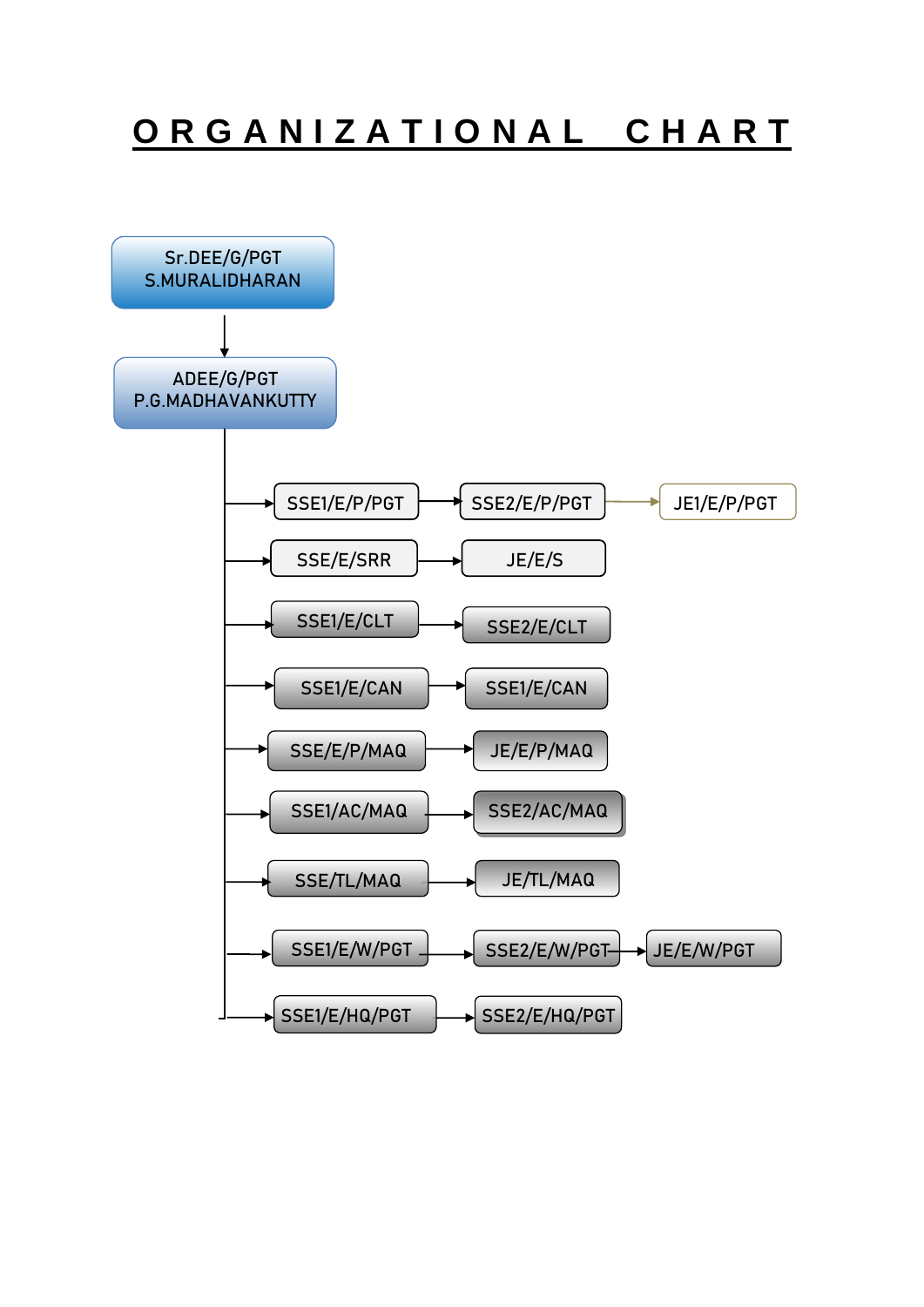# **DIVISION- GENERAL DETAILS**

## STATIONS CATEGORY WISE

| Category of      |     | Category of     |                |
|------------------|-----|-----------------|----------------|
| <b>Stations</b>  | No. | <b>Stations</b> | No.            |
| NSG <sub>2</sub> |     | NSG6            | 28             |
|                  |     |                 |                |
| NSG3             | 9   | HG1             | $\overline{2}$ |
|                  |     |                 |                |
| NSG4             | 5   | HG <sub>2</sub> | 21             |
|                  |     |                 |                |
| NSG <sub>5</sub> | 8   | HG <sub>3</sub> | 15             |

Total Commercial Stations = 89 Non-Commercial Stations = 6

#### DEPOT ACTIVITIES

| Power                   | PGT, SRR, CLT, CAN, MAQ, POY  |
|-------------------------|-------------------------------|
| Coaching                | TL/MAQ, AC/MAQ, TL & IOH /SRR |
| <b>Electrical Works</b> | <b>PGT</b>                    |

#### POWER DEPOT JURISDICTIONS – STATION WISE

**PGT DEPOT** - MDKI, ETMD, WRA, CLMD, KJKD, KTKU, PGT, PLL, MNY, LDY, OTP, PGTN, PDGM, VDK, KLGD, MMDA, MXM, ANM, POY, **CNV** 

**SRR DEPOT** - MNUR, SRR, KRKD, PTB, KODN, PUM, PEU, KTU, TUA, TIR, VDKS, VPZ,KZC,CQA,AAM,PKQ,MLTR,TUV,TDPM,VNB,NIL

**CLT DEPOT** - TA, PGI, VLI, KN, FK, KUL, CLT, VLL, WH, ETR, CMC, QLD, VEK, TKT, PYOL, IGL, BDJ, NAU, MUKE, MAHE

**CAN DEPOT** - JGE, TLY, DMD, ETK, CS, CAN, CQL, VAPM, PPNS, KPQ, PAZ, ELM, PAY, TKQ, CDRA, CHV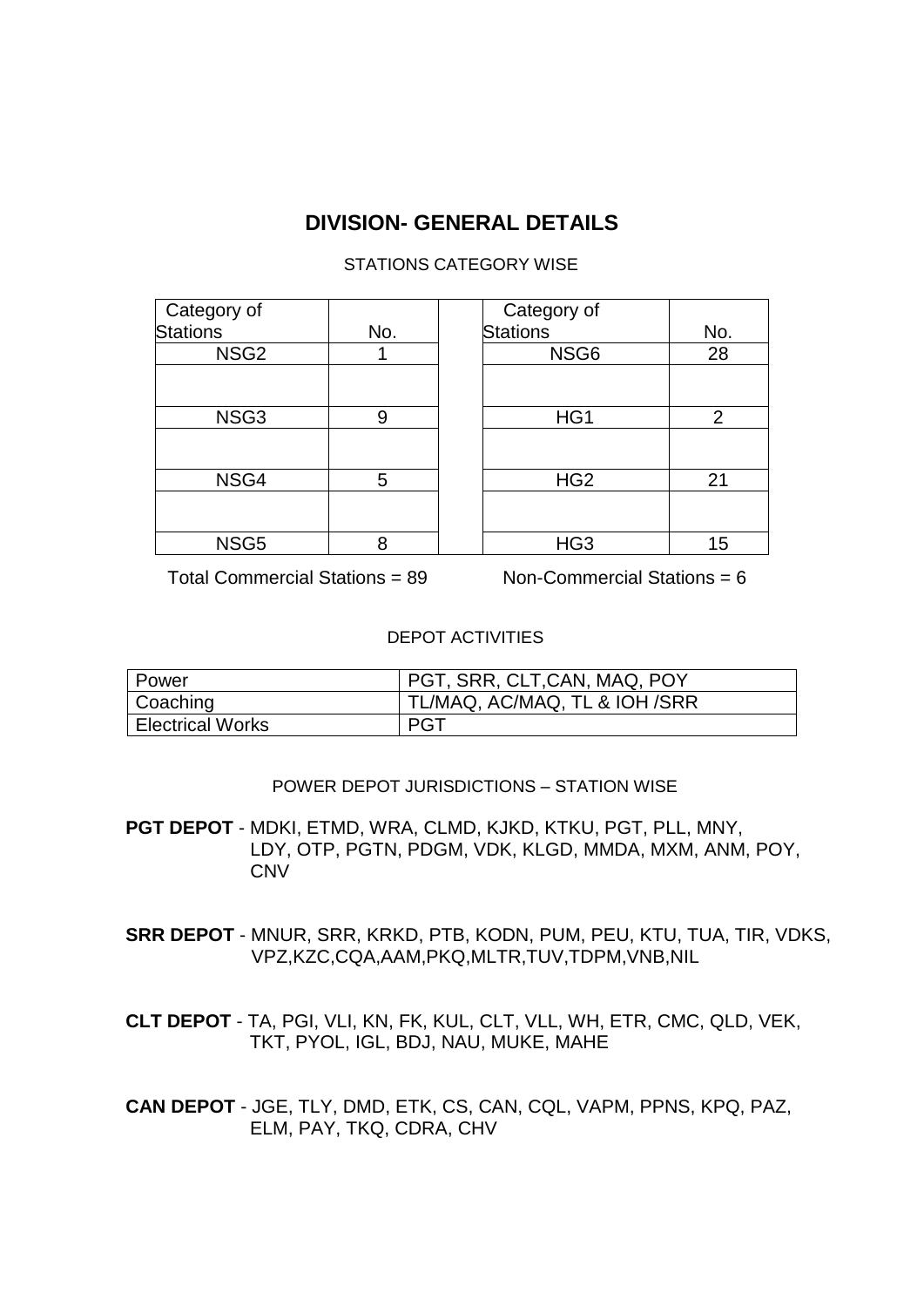**MAQ DEPOT** - NLE, KZE, BFR, KQK, KLAD, KGQ, KMQ, UAA, MJS, ULL, TKOT, MAQ, MAJN

#### VITAL ELECTRICAL ASSETS / INSTALLATIONS

POWER SIDE

- **HT & LT Supply points -** Power supply is availed from Electricity Boards / Companies of Kerala, Karnataka and Tamil Nadu. There are 10 HT supply points (KSEB-8, MESCOM-2) and 300 LT supply points (KSEB-249, TANGEDCO-31, MESCOM-20) of Electric Supply.
- **Sub-Stations**  HT supply availed at 10 points is distributed through 13 substations, which are equipped with 26 transformers with an installed capacity of 7345 KVA.
- **Lift & Escalator** There are total 22 Nos. of passenger Lifts and 10 Nos. of Escalators at various major stations and one number bed Lift at RH / PGT.
- **Pumping Installations -** Water supply to stations, service buildings and staff quarters is maintained by pumping water from different sources and distributed through a distribution network situated at 66 pumping installations utilizing 137 pump sets.
- **Air-conditioning Plants -** Air-conditioning of various service buildings, Retiring rooms, Waiting halls, hospitals, S&T installations, ORH, VSS of Nirbhaya schemes etc. are being done by 316 Nos. of split type AC units.
- **Water Coolers**  112 water coolers have been provided for supplying cooled water at various stations, running rooms, retiring rooms, ORH, service buildings etc.
- **EX** DG sets Standby supply is provided at various stations, running rooms, service buildings, hospitals, PRS/UTS etc. through 38 DG sets (5kVA and above capacity) with an installed capacity of 2717 KVA.
- **Emergency Lights -** Inverters / DC emergency lights/ Emergency lights from AT supply have been provided at 51 stations for emergency lighting arrangements.
- **PRS & UTS Centres -** There are 110 Nos. of UPSs provided in UTS/PRS centers. Standby supplies through AT / Generator sets for all PRS/UTS centers have been provided.
- **LC gates -** All the manned LC gates have been electrified.
- **Staff Quarters -**All the staff quarters over the division are electrified.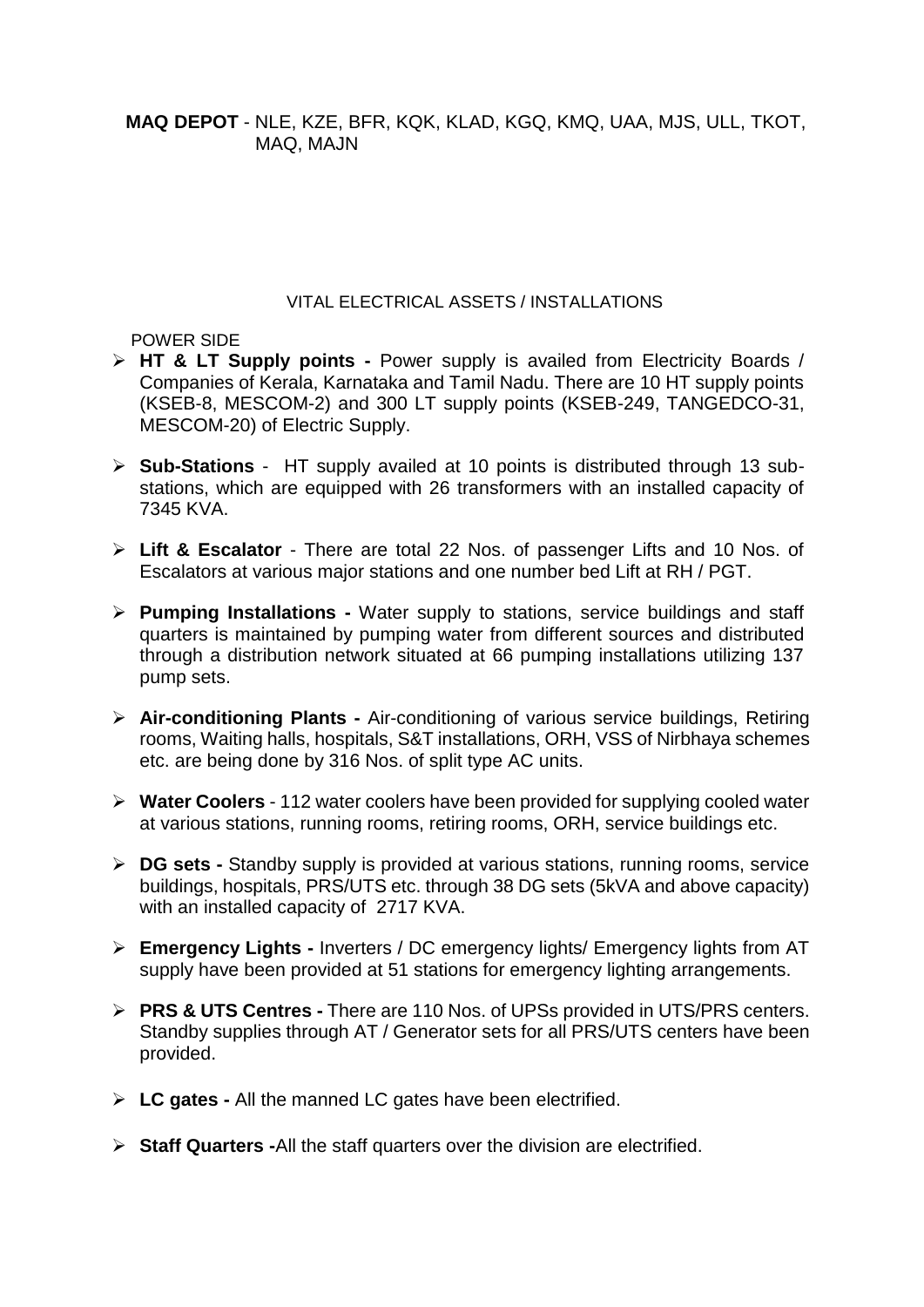- **Power Line Crossings** -There are 202 underground power line crossings and 57 overhead power line crossings in the division.
- **Electrified Stations -** All the 95 stations (including 6 Non-commercial stations) over the division have been electrified.
- **Battery Chargers -** 47 Nos. of TL battery chargers have been provided at various stations and pit lines for charging of TL coach batteries.
- **Pre-cooling bunks** 88 Nos. of precooling bunks are provided all over the division on Platforms of Major stations and Pit lines for precooling of AC coaches.
- **Roof top solar power plants** of 480 kWp capacity installed in PGT division, expected an average generation of 5 Lakh units and Rs. 20 lakhs savings in energy bill per annum.

DETAILS OF OVER HEAD POWER LINE CROSSING OVER PGT DIVISION

| Section | PTJ- | PGT-POY | SRR- | SRR-      | CLT- | CAN-       | Around     | <b>TOTAL</b> |
|---------|------|---------|------|-----------|------|------------|------------|--------------|
|         | SRR  |         | NIL  | ⊤ י<br>◡∟ | CAN  | <b>MAQ</b> | <b>MAQ</b> |              |
| Nos.    | 18   |         | 13   | 4         |      | -          |            | 53           |

| SI.<br><b>No</b> | Depot       | SC No.       | _ocation    | System<br>voltage in<br>kV | Supply<br>Authority | Contract<br>Demand in<br><b>kVA</b> | Connected Load<br>in kW |
|------------------|-------------|--------------|-------------|----------------------------|---------------------|-------------------------------------|-------------------------|
|                  | <b>MAQ</b>  | <b>HT-21</b> | <b>MAQ</b>  | 11                         | <b>MESCOM</b>       | 350                                 | 2854                    |
| 2                | <b>MAJN</b> | KUL HT-7     | <b>MAJN</b> | 11                         | <b>MESCOM</b>       | 100                                 | 1560                    |
| 3                | <b>CAN</b>  | 13/1312      | <b>CAN</b>  | 11                         | <b>KSEB</b>         | 160                                 | 711.54                  |
| 4                | <b>CLT</b>  | 13/1314      | <b>CLT</b>  | 11                         | <b>KSEB</b>         | 200                                 | 766.4                   |
| 5                | <b>SRR</b>  | 10/1003      | <b>SRR</b>  | 11                         | <b>KSEB</b>         | 300                                 | 1424                    |
| 6                | <b>PGT</b>  | 1325         | <b>HNC</b>  | 11                         | <b>KSEB</b>         | 250                                 | 1008.19                 |
| 7                | <b>PGT</b>  | 1336         | DRM/O       | 11                         | <b>KSEB</b>         | 180                                 | 450.59                  |
| 8                | <b>PGT</b>  | 3361         | <b>GLR</b>  | 11                         | <b>KSEB</b>         | 150                                 | 488.72                  |
| 9                | <b>PGT</b>  | 1004         | <b>STN</b>  | 11                         | <b>KSEB</b>         | 150                                 | 285.52                  |
| 10               | <b>PGT</b>  | 1005         | KAL         | 11                         | <b>KSEB</b>         | 60                                  | 82.81                   |

## HT CONNECTIONS

#### **TRANSFORMERS**

| SI.             |                                   | Volt in |     |                |     | Capacity in kVA |                |                |                  | Total             |
|-----------------|-----------------------------------|---------|-----|----------------|-----|-----------------|----------------|----------------|------------------|-------------------|
| No.             | Location                          | kV      | 150 | 16<br>0        | 200 | 250             | 315            | 400            | <b>Total Nos</b> | Capacity<br>(KVA) |
| 1               | <b>MAQ</b>                        | 11      |     |                |     |                 |                | $\overline{2}$ | $\overline{2}$   | 800               |
| 2               | <b>MAJN</b>                       | 11      |     |                |     | $\overline{2}$  |                |                | $\overline{2}$   | 500               |
| 3               | <b>CAN</b>                        | 11      |     |                |     |                 | $\overline{2}$ |                | 2                | 630               |
| 4               | <b>CLT</b>                        | 11      |     |                |     |                 |                | $\overline{2}$ | $\overline{2}$   | 800               |
| 5               | <b>SRR-MAIN</b><br><b>SUB STN</b> | 11      |     |                |     |                 |                | $\overline{2}$ | 2                | 800               |
| $6\phantom{1}6$ | SRR-<br><b>RIVER BED</b>          | 11      |     | $\overline{2}$ |     |                 |                |                | $\overline{2}$   | 320               |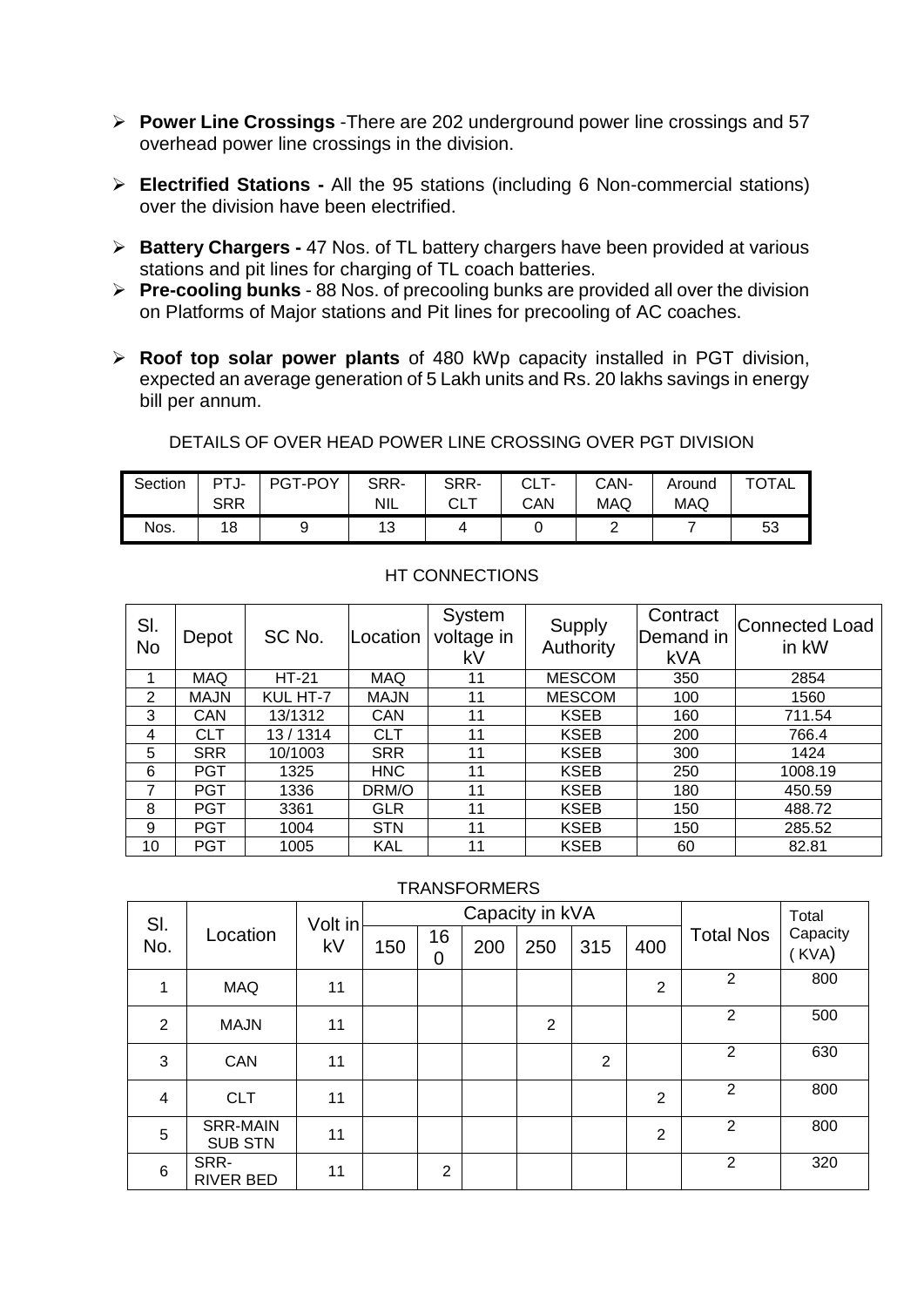|                 | SRR-HILL<br><b>COLONY</b> | 11 |   | 2 |   |                |   | 2  | 320  |
|-----------------|---------------------------|----|---|---|---|----------------|---|----|------|
| 8               | PGT-<br><b>KALPATHY</b>   | 11 | 2 |   |   |                |   | 2  | 300  |
| 9               | PGT-<br><b>STATION</b>    | 11 |   |   |   |                | 2 | 2  | 630  |
| 10              | PGT-GLR                   | 11 |   |   |   | $\overline{2}$ |   | ⌒  | 500  |
| 11              | PGT-DRM/O                 | 11 |   |   |   |                | 2 | ⌒  | 630  |
| 12 <sub>2</sub> | PGT-HNC                   | 11 |   |   |   |                |   | າ  | 715  |
| 13              | PGT-RH                    | 11 |   |   | っ |                |   | ⌒  | 400  |
|                 | <b>TOTAL</b>              |    |   |   |   |                |   | 26 | 7345 |

#### DG SETS IN DIVISION

Standby supply is provided at stations, hospital, pumps, office & colony loads through 29 DG sets ( capacity-5kVA & above ) with an installed capacity of 2647.5kVA.

| <b>Station</b> | Capacity Of the<br>DG set.<br>$(in$ kVA $)$ | Standby supply for   |
|----------------|---------------------------------------------|----------------------|
| <b>MAQ</b>     | 250                                         | <b>Station loads</b> |
| <b>MAQ</b>     | 160                                         | <b>Station loads</b> |
| <b>MAQ</b>     | 37.5                                        | <b>Station loads</b> |
| <b>MAJN</b>    | 63                                          | <b>Station loads</b> |
| <b>KGQ</b>     | 5                                           | <b>Station loads</b> |
| <b>PNMB</b>    | 5                                           | <b>Station loads</b> |
| CAN            | 62.5                                        | <b>Station loads</b> |
| CAN            | 37.5                                        | <b>Station loads</b> |
| CAN            | 40                                          | <b>Station loads</b> |
| CAN            | 5                                           | Running Room         |
| <b>CLT</b>     | 160                                         | <b>Station loads</b> |
| <b>CLT</b>     | 62.5                                        | <b>Station loads</b> |
| <b>CLT</b>     | 37.5                                        | <b>Station loads</b> |
| CLT            | 5                                           | <b>Running Room</b>  |
| <b>BDJ</b>     | $\overline{5}$                              | <b>Station loads</b> |
| <b>SRR</b>     | 160                                         | Station loads        |
| SRR-RB         | 62.5                                        | Pump loads           |
| <b>SRR</b>     | 5                                           | <b>Running Room</b>  |
| TIR            | 7.5                                         | <b>Station loads</b> |
| PGT-stn        | 166                                         | <b>Station loads</b> |
| PGT- stn       | 250                                         | <b>Station loads</b> |
| <b>PGT-GLR</b> | 125                                         | Pump loads           |
| PGT-RH         | 160                                         | Hospital loads       |
| DRM/O          | 250                                         | Office loads         |
| DRM/O          | 63                                          | Office loads         |
| PGT-HNC        | 170                                         | Colony loads         |
| PGT-HNC        | 160                                         | Colony loads         |
| PGT-KALPATHY   | 37.5                                        | Pump Loads           |
| <b>POY</b>     | 62.5                                        | <b>Station Loads</b> |